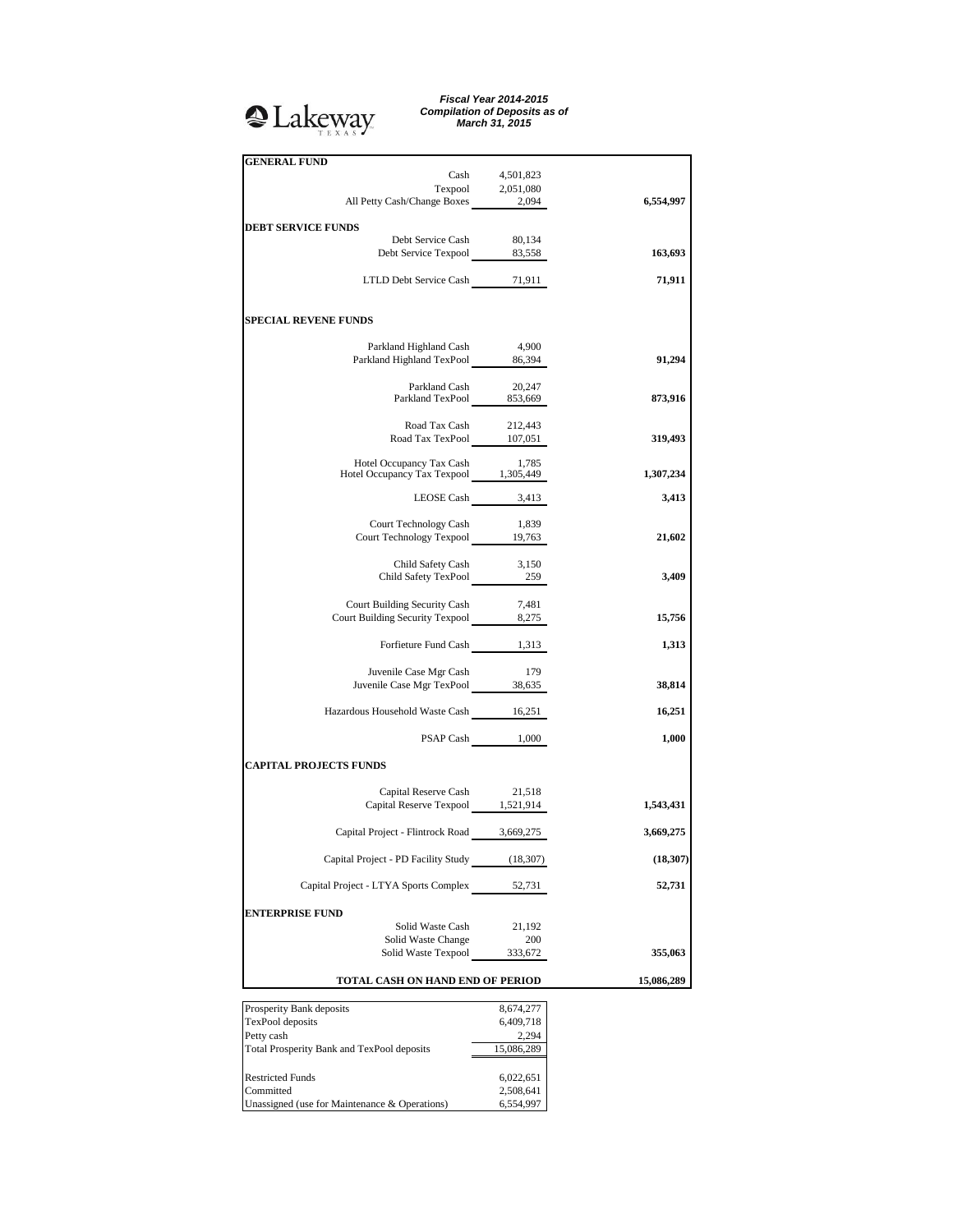# **STATEMENT OF REVENUES AND EXPENDITURES - GENERAL FUND FOR THE MONTH ENDED MARCH 31, 2015**

|                                              | YEAR TO DATE              |               |      |                                      |               | <b>ANNUAL</b>                   |  |                                            |               |                |  |                                   |    |                 |     |
|----------------------------------------------|---------------------------|---------------|------|--------------------------------------|---------------|---------------------------------|--|--------------------------------------------|---------------|----------------|--|-----------------------------------|----|-----------------|-----|
|                                              |                           | <b>BUDGET</b> |      | <b>ACTUAL &amp;</b><br><b>ENCUMB</b> |               | <b>VARIANCE</b>                 |  | $%$ of<br><b>Budget</b><br><b>Realized</b> |               | <b>BUDGET</b>  |  | <b>PROJECTED</b><br><b>ACTUAL</b> |    | <b>VARIANCE</b> |     |
| <b>REVENUES</b>                              |                           |               |      |                                      |               |                                 |  |                                            |               |                |  |                                   |    |                 |     |
| <b>AD VALOREM TAXES</b>                      | \$                        | 4,386,992 \$  |      | 4,435,675 \$                         |               | 48,683 *                        |  | 98%                                        | \$            | 4,520,916 \$   |  | 4,520,916 \$                      |    |                 |     |
| <b>FRANCHISE FEES</b>                        |                           | 215,627       |      | 217,330                              |               | 1,703                           |  | 24%                                        |               | 910,300        |  | 910,300                           |    |                 |     |
| <b>SALES &amp; DRINK TAX</b>                 |                           | 1,353,953     |      | 1,449,215                            |               | 95,262                          |  | 52%                                        |               | 2,783,775      |  | 2,833,775                         |    | $50,000$ (1)    |     |
| <b>BLDG &amp; DEVELOPMENT SERVICES</b>       |                           | 663,250       |      | 804,820                              |               | 141,570                         |  | 80%                                        |               | 1,009,500      |  | 1,079,500                         |    | 70,000          | (2) |
| <b>MUNICIPAL COURT</b>                       |                           | 337,500       |      | 384,308                              |               | 46,808                          |  | 57%                                        |               | 675,000        |  | 675,000                           |    |                 |     |
| <b>INTEREST INCOME</b>                       |                           | 15,266        |      | 15,789                               |               | 523                             |  | 58%                                        |               | 27,100         |  | 27,100                            |    |                 |     |
| <b>MISCELLANEOUS</b>                         |                           | 44,798        |      | 65,450                               |               | 20,652                          |  | 40%                                        |               | 163,000        |  | 183,000                           |    | 20,000          | (3) |
| <b>PARKS &amp; RECREATION</b>                |                           | 168,195       |      | 208,306                              |               | 40,111                          |  | 39%                                        |               | 529,175        |  | 529,175                           |    |                 |     |
| <b>DONATIONS/GRANTS</b>                      |                           | 6,500         |      | 12,212                               |               | 5,712                           |  | 174%                                       |               | 7,000          |  | 7,000                             |    |                 |     |
| <b>TOTAL REVENUES</b>                        | \$                        | 7,192,081     | \$   | 7,593,103 \$                         |               | 401,022                         |  | 71%                                        |               | \$10,625,766   |  | \$10,765,766                      | \$ | 140,000         |     |
| <b>EXPENDITURES</b>                          |                           |               |      |                                      |               |                                 |  |                                            |               |                |  |                                   |    |                 |     |
| <b>GENERAL SERVICES</b>                      | \$                        | 284,972 \$    |      | 236,815 \$                           |               | 48,158                          |  | 45%                                        | \$            | 522,093 \$     |  | 522,093 \$                        |    |                 |     |
| <b>ADMINISTRATION</b>                        |                           | 365,314       |      | 392,588                              |               | (27, 274)                       |  | 53%                                        |               | 740,642        |  | 740,642                           |    |                 |     |
| <b>FINANCE</b>                               |                           | 235,619       |      | 218,367                              |               | 17,252                          |  | 46%                                        |               | 470,056        |  | 455,056                           |    | 15,000(4)       |     |
| <b>POLICE</b>                                |                           | 1,931,818     |      | 1,878,014                            |               | 53,804                          |  | 47%                                        |               | 4,000,363      |  | 4,000,363                         |    |                 |     |
| <b>PUBLIC WORKS</b>                          |                           | 428,237       |      | 386,006                              |               | 42,231                          |  | 43%                                        |               | 891,781        |  | 891,781                           |    |                 |     |
| MUNICIPAL COURT                              |                           | 281,492       |      | 248,398                              |               | 33,094                          |  | 42%                                        |               | 587,809        |  | 587,809                           |    |                 |     |
| <b>BLDG &amp; DEVELOPMENT SERVICES</b>       |                           | 509,179       |      | 493,284                              |               | 15,894                          |  | 48%                                        |               | 1,028,827      |  | 1,028,827                         |    |                 |     |
| <b>PARKS &amp; RECREATION</b>                |                           | 963,243       |      | 895,992                              |               | 67,252                          |  | 42%                                        |               | 2,158,339      |  | 2,143,339                         |    | 15,000(5)       |     |
| <b>TOTAL EXPENDITURES</b>                    | \$                        | 4,999,875     | \$.  | 4,749,464 \$                         |               | 250,411                         |  | 46%                                        |               | \$10,399,910   |  | \$10,369,910                      | \$ | 30,000          |     |
| <b>REVENUES OVER/(UNDER) EXPENDITURES \$</b> |                           | 2,192,206     | - \$ | 2,843,639 \$                         |               | 651,433                         |  |                                            | \$            | 225,856 \$     |  | 395,856 \$                        |    | 170,000         |     |
| <b>OTHER FINANCING SOURCES/(USES)</b>        |                           |               |      |                                      |               |                                 |  |                                            |               |                |  |                                   |    |                 |     |
| TRANSFER TO CAPITAL RESERVE FUND             | \$                        | 225,856 \$    |      | $\sim$                               | <sup>\$</sup> | 225,856                         |  |                                            | $\mathcal{S}$ | $(225,856)$ \$ |  | $(225, 856)$ \$                   |    |                 |     |
|                                              |                           |               |      |                                      |               | <b>FUND BALANCE - BEGINNING</b> |  |                                            | \$            | 2,643,412 \$   |  | 2,754,786 \$                      |    | 111,374         |     |
|                                              |                           |               |      | <b>FUND BALANCE - ENDING</b>         |               |                                 |  |                                            |               | 2,643,412      |  | 2,924,786                         | \$ | 281,374         |     |
|                                              | <b>FUND BALANCE RATIO</b> |               |      |                                      |               |                                 |  |                                            |               | 25%            |  | 28%                               |    |                 |     |

\*This is a timing difference.

(1) Through an audit, the Comptroller's office found a taxpayer who was paying the wrong taxing entity. The reallocation covered the period of June 2010 through July 2014 and totaled \$50,442.

(2) An unanticipated site development permit in the amount of \$69,334 was issued for a senior living center at Lakeway Medical Village.

(3) The interagency billing with Bee Cave for dispatch services resulted in a higher quarterly payment than originally budgeted.

(4) Salary savings due to unfilled position.

(5) Salary savings due to unfilled positions.